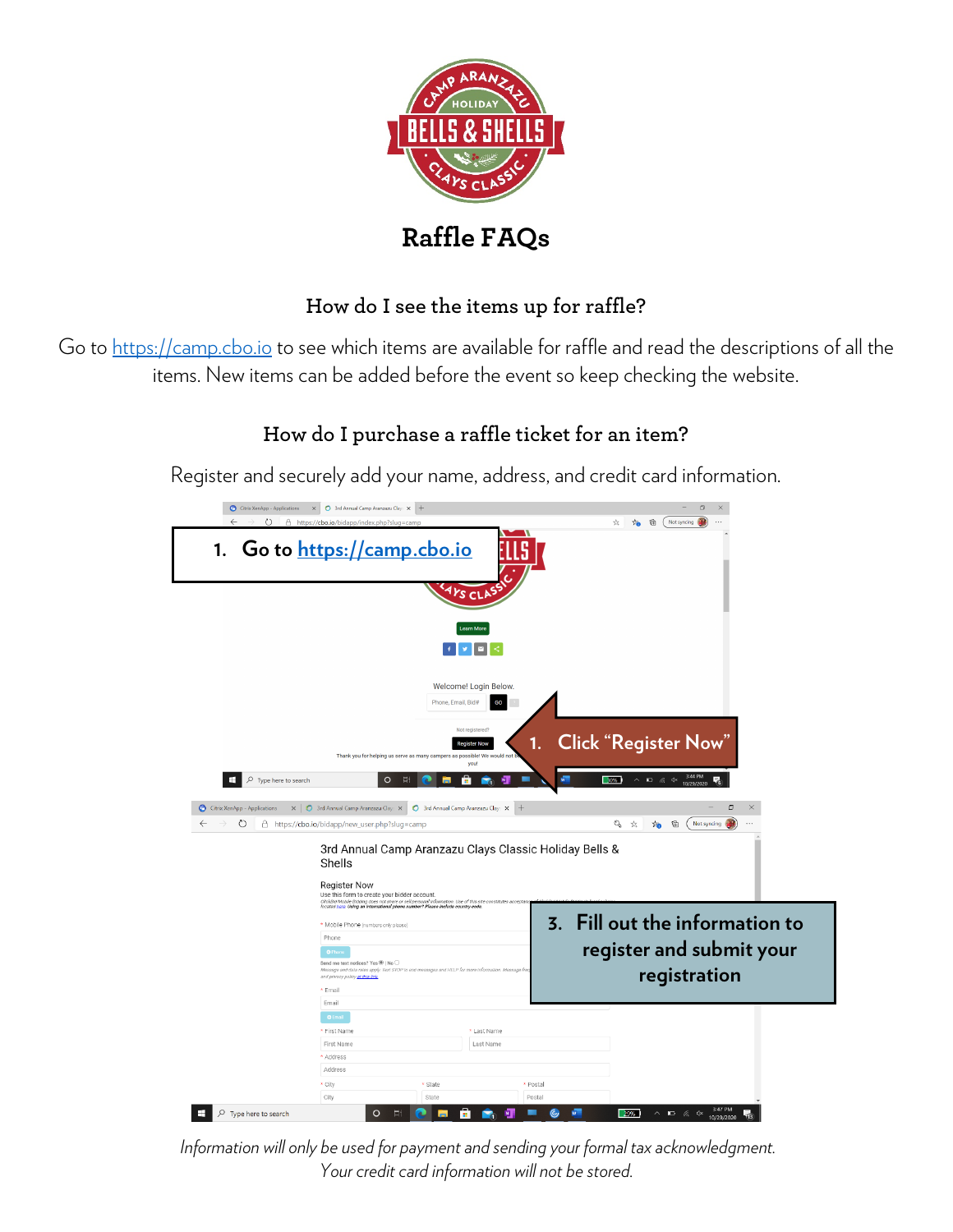

If you have any trouble registering or purchases your raffle tickets, email Bianca at [bhernandez@camparanzazu.org.](mailto:bhernandez@camparanzazu.org)

#### **When does the raffle close?**

Raffle ticket purchases will close at 5:00 PM on Wednesday, November 18, 2020.

#### **How can I donate to Camp Aranzazu?**

You can text "camp" to 56651. Follow the prompts to make and pay for your donation.

You can add a donation to your bidding cart by clicking the green "DONATE" button at [https://camp.cbo.io.](https://camp.cbo.io/)

You can make your donation at [Camp Aranzazu's website.](https://app.etapestry.com/hosted/CampAranzazu/OnlineDonation.html)

### **I made a mistake while purchasing a raffle ticket/donating and need one of my purchases/donations removed. How do I do this?**

You will need to connect with a Camp Aranzazu staff member either on-site or in an email. If you are not at the event and this mistake occurs, you can email the issue to Bianca at [bhernandez@camparanzazu.org](mailto:bhernandez@camparanzazu.org) before the raffle closes and she can remove the item from your receipt.